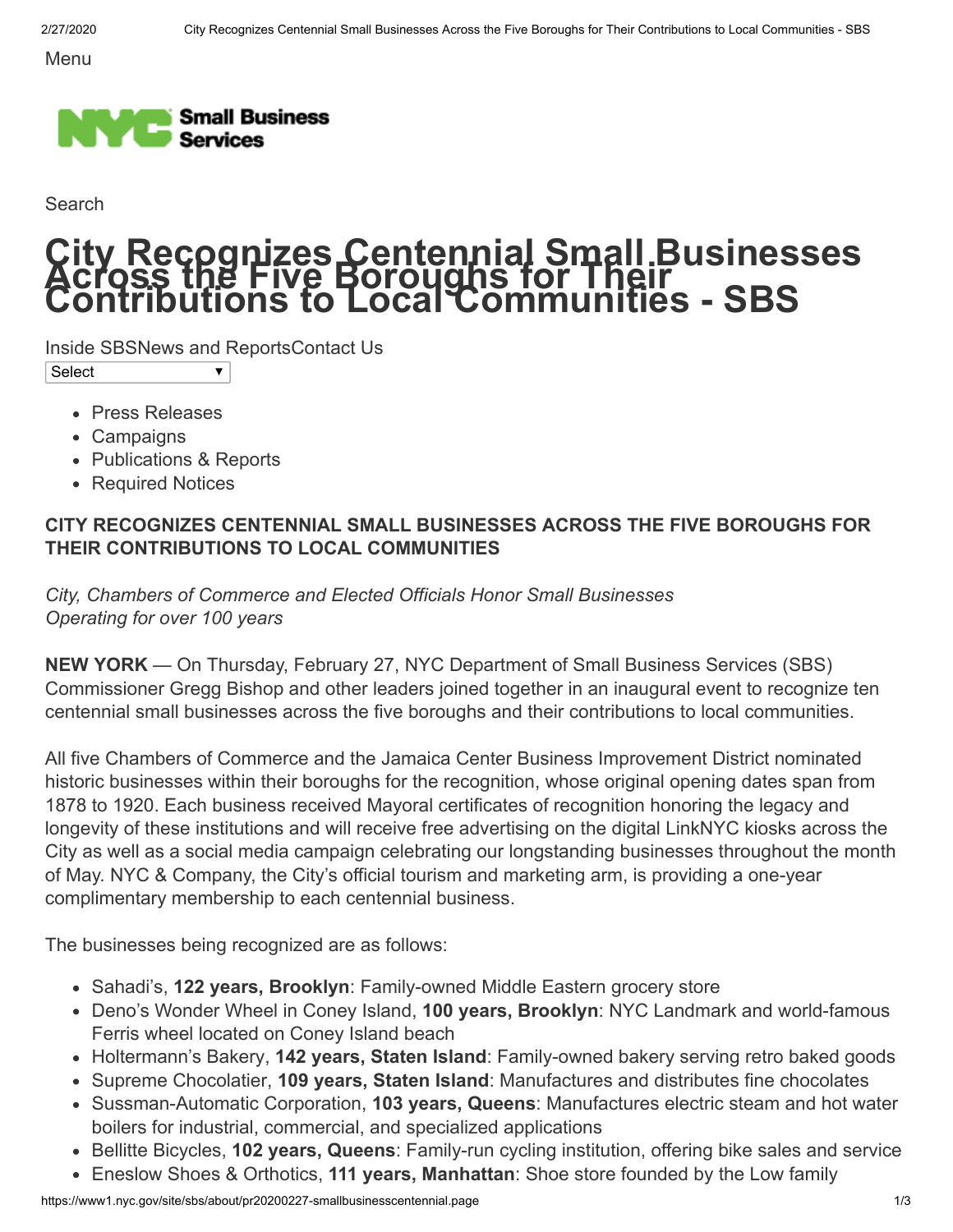- [Russ & Daughters](https://www.russanddaughters.com/), **106 years, Manhattan**: Family-operated appetizing cuisine restaurant and store
- [Teitel Brothers,](https://www.teitelbros.com/) **105 years, Bronx**: Wholesale and retail grocery company distributing high-quality Italian gourmet specialty items
- [Mario's Restaurant,](https://mariosarthurave.com/) **101 years, Bronx**: Large family-owned Neapolitan-Italian restaurant

"Small businesses are the backbone of New York City's economy and to be able to celebrate those that have contributed to our city for over 100 years is a blessing," said **Gregg Bishop, Commissioner of the NYC Department of Small Business Services**. "It is our priority to get businesses the support and resources they need to thrive and grow so that we can celebrate their centennial anniversaries like the businesses we celebrated today."

"Family-run small businesses like Russ & Daughters represent the history and soul of the Lower East Side, and I am thankful for its enduring contributions to our City," said **Council Member Margaret S. Chin**. "I look forward to working with the Department of Small Business Services to fight for support and guidance to our community's small businesses so that more can achieve success."

"We salute the NYC Department of Business Services for celebrating our city's centennial small businesses. While some businesses have come and gone, these businesses have stood the test of time, said **Linda Baran, President & CEO, Staten Island Chamber of Commerce**. "Family owned businesses like Holtermann's Bakery and Supreme Chocolatier are staples in Staten Island and truly add to the fabric of our diverse neighborhoods. We wish all of today's honorees continued success."

"Our Chamber is celebrating its centennial year, so we're excited to be in such great company," said **Jessica Walker, President and CEO of the Manhattan Chamber of Commerce**. "These legacy businesses add to New York's charm and contribute to making their neighborhoods places where people want to live, work and visit."

"We love celebrating the rich history of our small businesses in Brooklyn," said **Randy Peers, President & CEO of the Brooklyn Chamber of Commerce**. "Sahadi's and Deno's Wonder Wheel have both had a deep-rooted positive impact on our communities and Russ & Daughters recently expanded to Brooklyn. These multi-generational companies exemplify how critical local business is to create and grow vibrant neighborhoods by investing for the long-term."

"Bellitte Bikes is the true definition of a small business and has been a go to for bicycle enthusiasts throughout NYC's great history, said **Jennifer Furioli, Executive Director of the Jamaica Center Business Improvement District**. "The charm and customer service that existed in 1918 when Bellitte's first opened still exists today when you visit the shop. We are proud to nominate Bellitte Bikes for recognition for over 100 years of business in Downtown Jamaica and the contributions the shop has made to our community and the City of New York."

"We are pleased to join Small Business Services in celebrating the longevity of these legacy businesses and their contributions to our city," said **Fred Dixon, President and CEO of NYC & Company**. "We are happy to share their amazing stories with travelers and New Yorkers."

## **About the Department of Small Business Services (SBS)**

SBS helps unlock economic potential and create economic security for all New Yorkers by connecting New Yorkers to good jobs, creating stronger businesses, and building vibrant neighborhoods across the